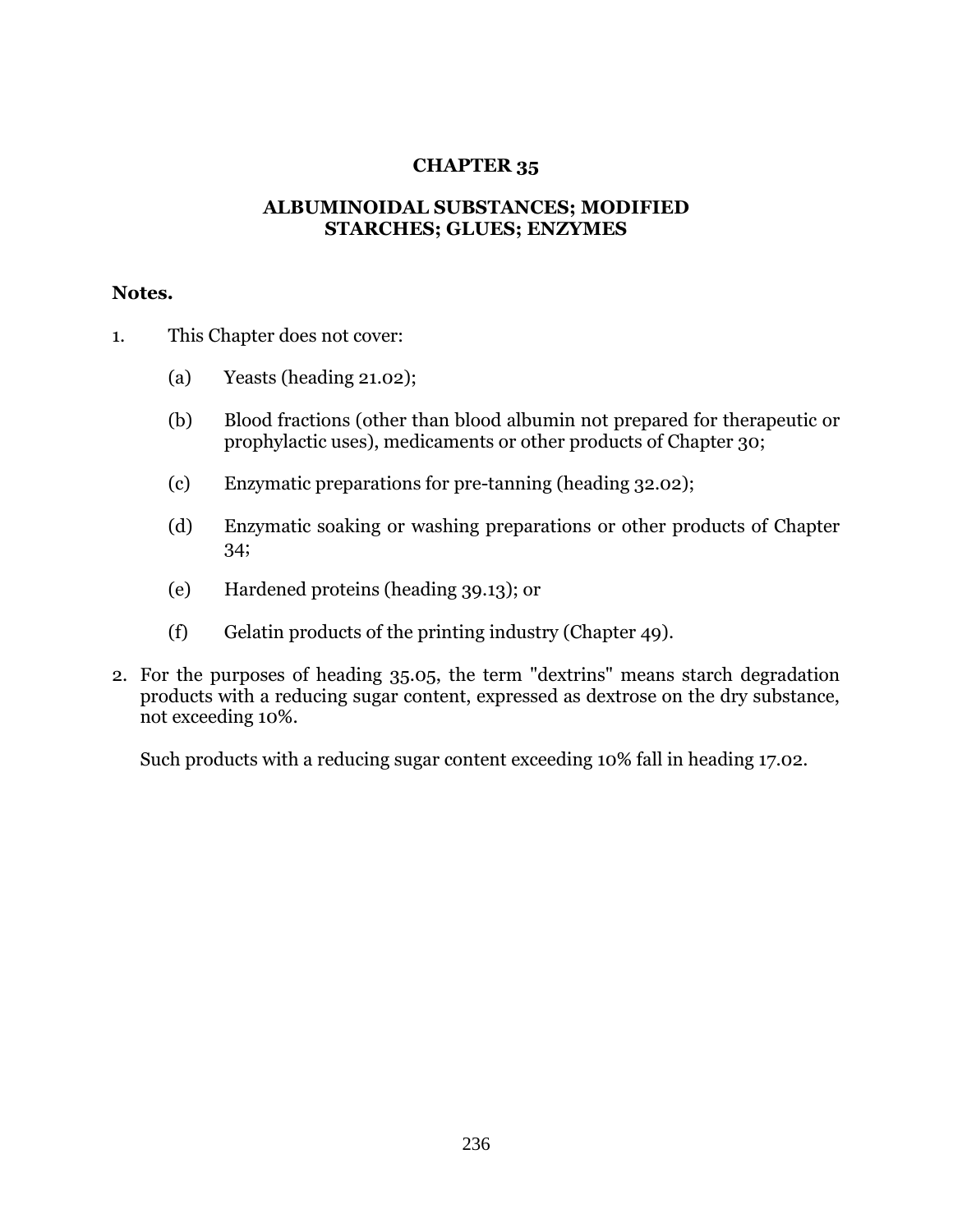| <b>HS</b> | <b>CET</b> | PR <sub>1</sub> | <b>DESCRIPTION OF GOODS</b>                                            | <b>DUTY</b><br><b>RATE</b> | <b>UNIT</b>   | <b>SITC</b><br><b>REV4</b> |
|-----------|------------|-----------------|------------------------------------------------------------------------|----------------------------|---------------|----------------------------|
| 35.01     |            |                 | Casein, caseinates and other casein derivatives;<br>casein glues.      |                            |               |                            |
| 3501.10   | 00         |                 | - Casein                                                               | 5%                         | kg            | 592.21                     |
| 3501.90   | 00         |                 | - Other:                                                               |                            |               |                            |
| 3501.90   | 10         |                 | - - - Casein glues                                                     | 15%                        | kg            | 592.221                    |
| 3501.90   | 90         |                 | --- Other                                                              | 5%                         | kg            | 592.229                    |
| 35.02     |            |                 | Albumins (including concentrates of two or more                        |                            |               |                            |
|           |            |                 | whey proteins, containing by weight more than                          |                            |               |                            |
|           |            |                 | 80% whey proteins, calculated on the dry matter),                      |                            |               |                            |
|           |            |                 | albuminates and other albumin derivatives.                             |                            |               |                            |
| 3502.10   |            |                 | - Egg albumin:                                                         |                            |               |                            |
| 3502.11   | 00         |                 | - - Dried                                                              | 5%                         | kg            | 025.31                     |
| 3502.19   | 00         |                 | - - Other                                                              | 5%                         | kg            | 025.39                     |
| 3502.20   | $00\,$     |                 | - Milk albumin, including concentrates of two or<br>more whey proteins | 5%                         | kg            | 592.231                    |
| 3502.90   | $00\,$     |                 | - Other                                                                | 5%                         | kg            | 592.239                    |
| 3503.00   |            |                 | Gelatin (including gelatin in rectangular (including                   | 5%                         | kg            | 592.24                     |
|           |            |                 | square) sheets, whether or not surface-worked or                       |                            |               |                            |
|           |            |                 | coloured) and gelatin derivatives; isinglass; other                    |                            |               |                            |
|           |            |                 | glues of animal origin, excluding casein glues of                      |                            |               |                            |
|           |            |                 | heading 35.01.                                                         |                            |               |                            |
| 3504.00   |            |                 | Peptones and their derivatives; other protein                          | 5%                         | kg            | 592.25                     |
|           |            |                 | substances and their derivatives, not elsewhere                        |                            |               |                            |
|           |            |                 | specified or included; hide powder, whether or not                     |                            |               |                            |
|           |            |                 | chromed.                                                               |                            |               |                            |
| 35.05     |            |                 | Dextrins and other modified starches (for example,                     |                            |               |                            |
|           |            |                 | pregelatinised or esterified starches); glues based                    |                            |               |                            |
|           |            |                 | on starches, or on dextrins or other modified                          |                            |               |                            |
|           |            |                 | starches.                                                              |                            |               |                            |
| 3505.10   | $00\,$     |                 | Dextrins and other modified starches                                   | 5%                         | kg            | 592.26                     |
| 3505.20   | $00\,$     |                 | - Glues                                                                | Free                       | $\mathbf{kg}$ | 592.27                     |
| 35.06     |            |                 | Prepared glues and other prepared adhesives, not                       |                            |               |                            |
|           |            |                 | elsewhere specified or included; products suitable                     |                            |               |                            |
|           |            |                 | for use as glues or adhesives, put up for retail sale                  |                            |               |                            |
|           |            |                 | as glues or adhesives, not exceeding a net weight of                   |                            |               |                            |
|           |            |                 | 1 kg.                                                                  |                            |               |                            |
| 3506.10   | 00         |                 | - Products suitable for use as glues or adhesives, put                 | 15%                        | kg            | 592.291                    |
|           |            |                 | up for retail sale as glues or adhesives, not                          |                            |               |                            |
|           |            |                 | exceeding a net weight of 1 kg                                         |                            |               |                            |
| 3506.90   |            |                 | - Other:                                                               |                            |               |                            |
| 3506.91   | $00\,$     |                 | - - Adhesives based on polymers of headings 39.01 to                   | 15%                        | kg            | 592.292                    |
|           |            |                 | 39.13 or on rubber                                                     |                            |               |                            |